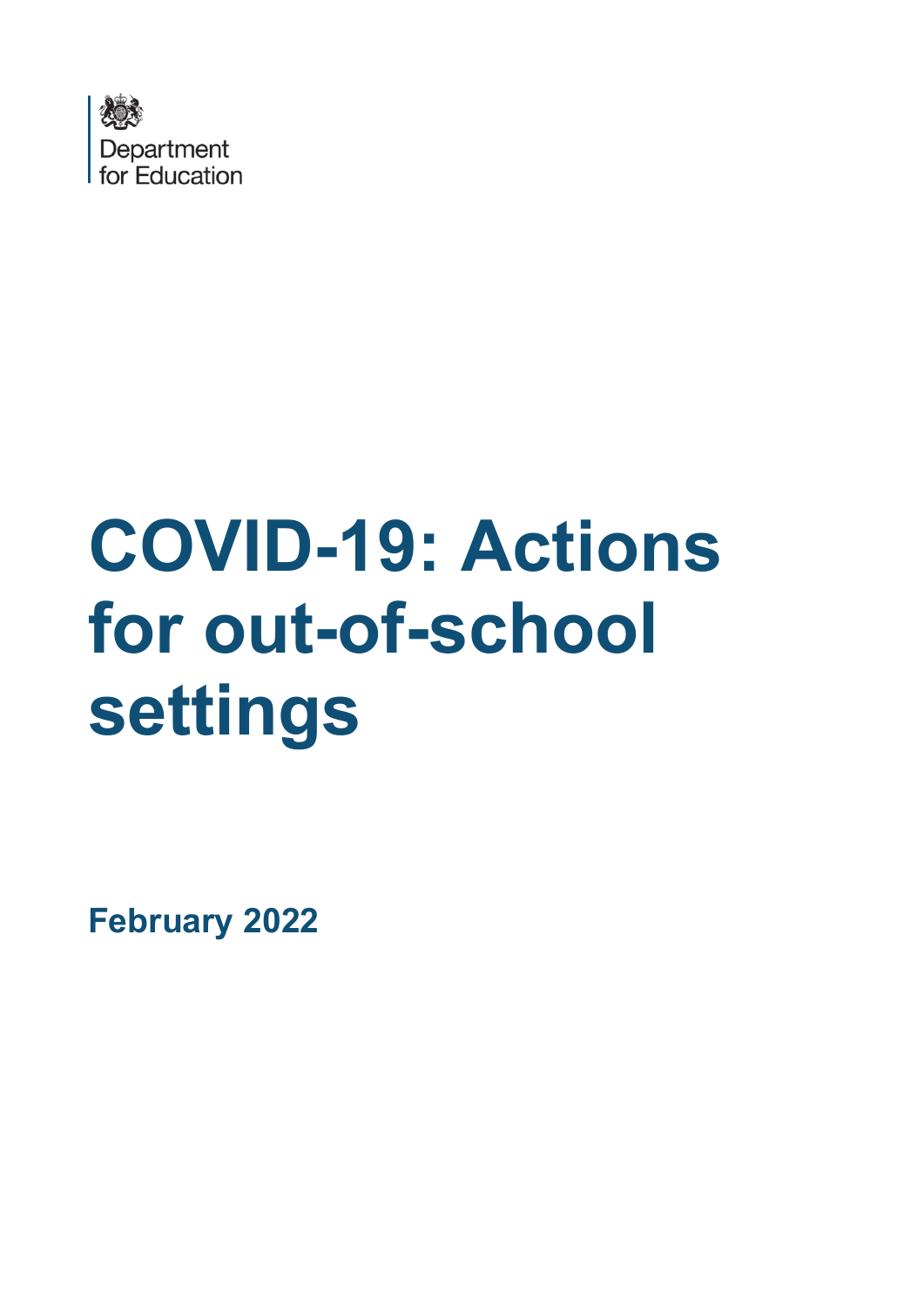# **Contents**

| Changes to the previous version                                                                       | 3  |
|-------------------------------------------------------------------------------------------------------|----|
| Who is this guidance for?                                                                             | 4  |
| About this guidance                                                                                   | 5  |
| Overview                                                                                              | 5  |
| Staff and workforce                                                                                   | 5  |
| Those formerly considered to be clinically extremely vulnerable                                       | 6  |
| Vaccination                                                                                           | 6  |
| <b>Mandatory Certification</b>                                                                        | 6  |
| <b>Risk assessment</b>                                                                                | 8  |
| Tracing close contacts and self-isolation                                                             | 8  |
| Face coverings                                                                                        | 8  |
| In circumstances where face coverings are recommended                                                 | 8  |
| Stepping measures up and down                                                                         | 9  |
| <b>Control measures</b>                                                                               | 10 |
| 1. Ensure good hygiene for everyone                                                                   | 10 |
| Hand hygiene                                                                                          | 10 |
| Respiratory hygiene                                                                                   | 10 |
| Use of personal protective equipment (PPE)                                                            | 10 |
| 2. Maintain appropriate cleaning regimes, using standard products, such as detergents                 | 10 |
| 3. Keep occupied spaces well ventilated                                                               | 11 |
| 4. Follow public health advice on testing, self-isolation and managing confirmed cases<br>of COVID-19 | 11 |
| When an individual develops COVID-19 symptoms or has a positive test                                  | 11 |
| Asymptomatic testing                                                                                  | 12 |
| Welcoming children back to your setting                                                               | 12 |
| Activities in out-of-school settings                                                                  | 13 |
| Educational visits and trips                                                                          | 13 |
| Other activities and safeguarding                                                                     | 13 |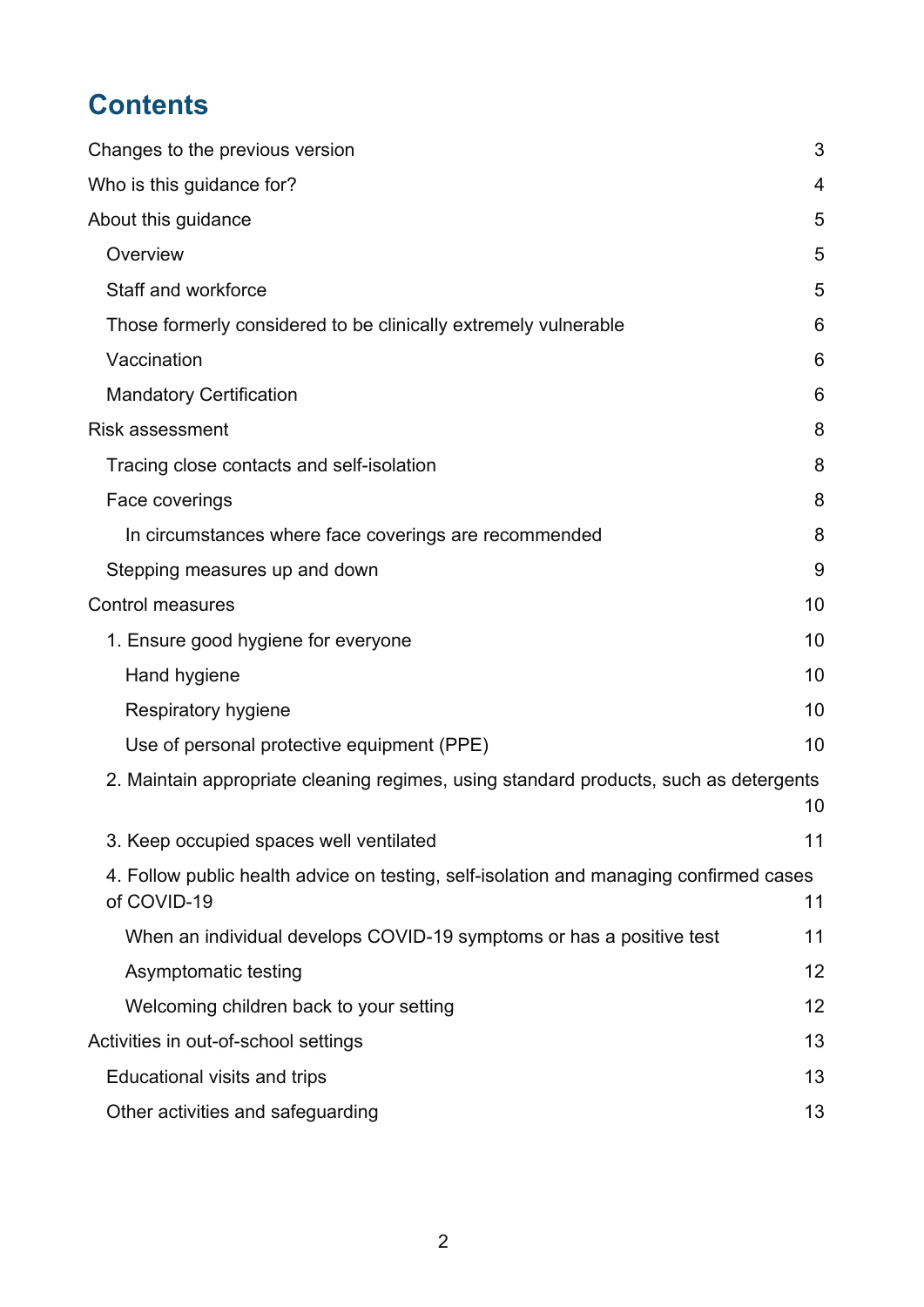# <span id="page-2-0"></span>**Changes to the previous version**

Changes to the guidance since its 21 February 2022 publication include:

- Update to [Tracing close contacts and isolation](#page-7-1) to reflect new public health guidance from 24 February
- Update to [When an individual develops COVID-19 symptoms or has a positive test](#page-10-2) to reflect new public health guidance from 24 February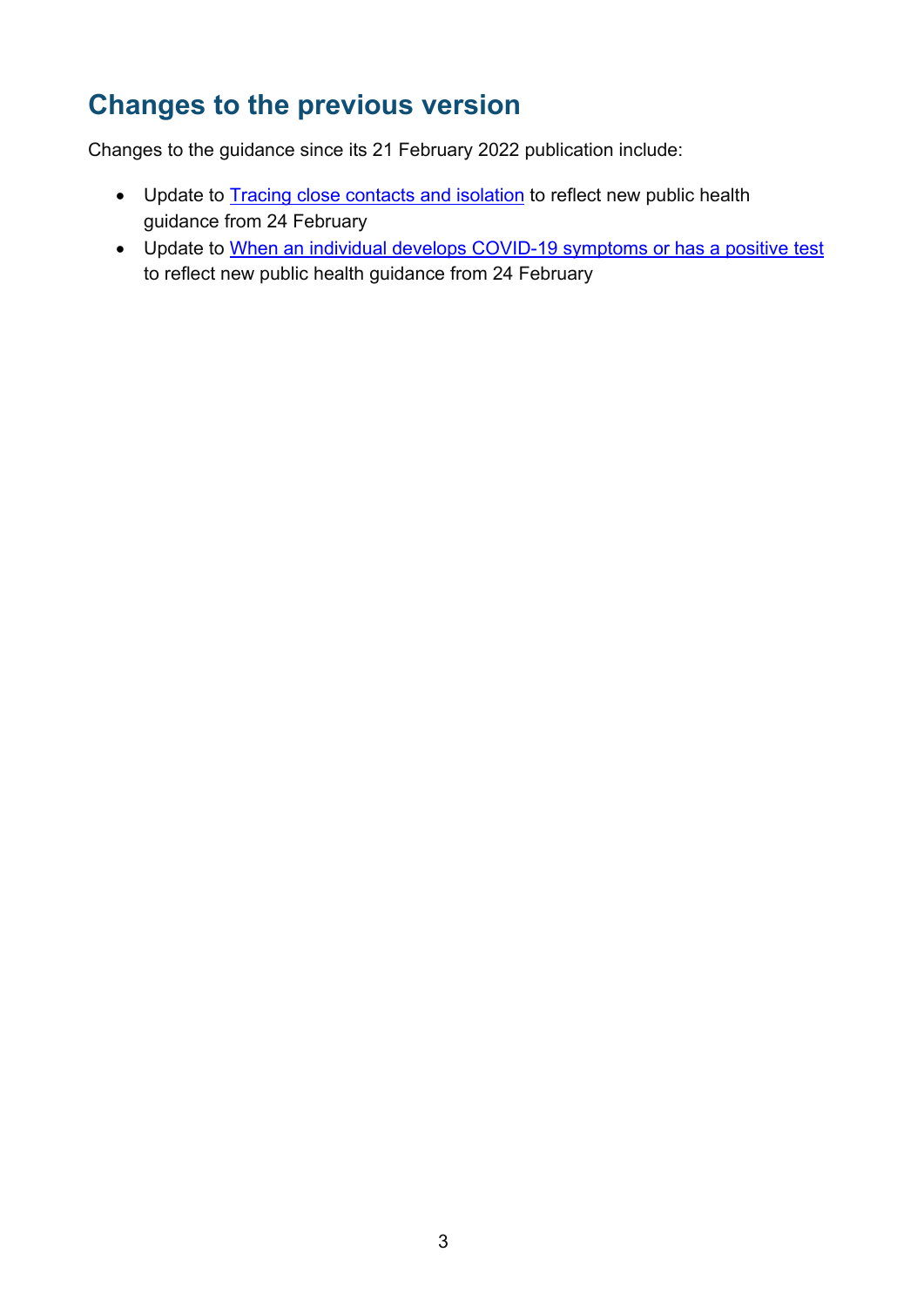# <span id="page-3-0"></span>**Who is this guidance for?**

This guidance is for out-of-school setting providers and their staff, who provide, for children (those who were under the age of 18 on 31 August 2021):

- community activities
- tuition
- holiday clubs
- breakfast and after-school clubs for children

It applies to:

- providers that fall within the government's definition of an [out-of-school setting](https://www.gov.uk/government/publications/keeping-children-safe-in-out-of-school-settings-code-of-practice?utm_source=OOSS&utm_medium=Lambeth&utm_campaign=CED)
- providers caring for children aged 5 and over and registered with Ofsted on either the compulsory or voluntary childcare register
- schools or colleges that offer extra-curricular activities or provision for children before and after school, during weekends or outside of term-time
- providers that offer breakfast, after-school clubs or extra-curricular activities in schools, who should also refer to the [guidance on actions for schools during the](https://www.gov.uk/government/publications/actions-for-schools-during-the-coronavirus-outbreak)  [COVID-19 outbreak](https://www.gov.uk/government/publications/actions-for-schools-during-the-coronavirus-outbreak)
- registered early years providers caring for children under the age of 5, who should refer to the guidance for [early years and childcare providers during the COVID-19](https://www.gov.uk/government/publications/coronavirus-covid-19-early-years-and-childcare-closures) [outbreak](https://www.gov.uk/government/publications/coronavirus-covid-19-early-years-and-childcare-closures)
- providers of youth services and activities, who should also refer to the National [Youth Agency's guidance for managing youth sector spaces and activities during](https://nya.org.uk/guidance/)  [COVID-19](https://nya.org.uk/guidance/)

There is separate [out-of-school settings COVID-19 guidance for parents and carers.](https://www.gov.uk/government/publications/guidance-for-parents-and-carers-of-children-attending-out-of-school-settings-during-the-coronavirus-covid-19-outbreak)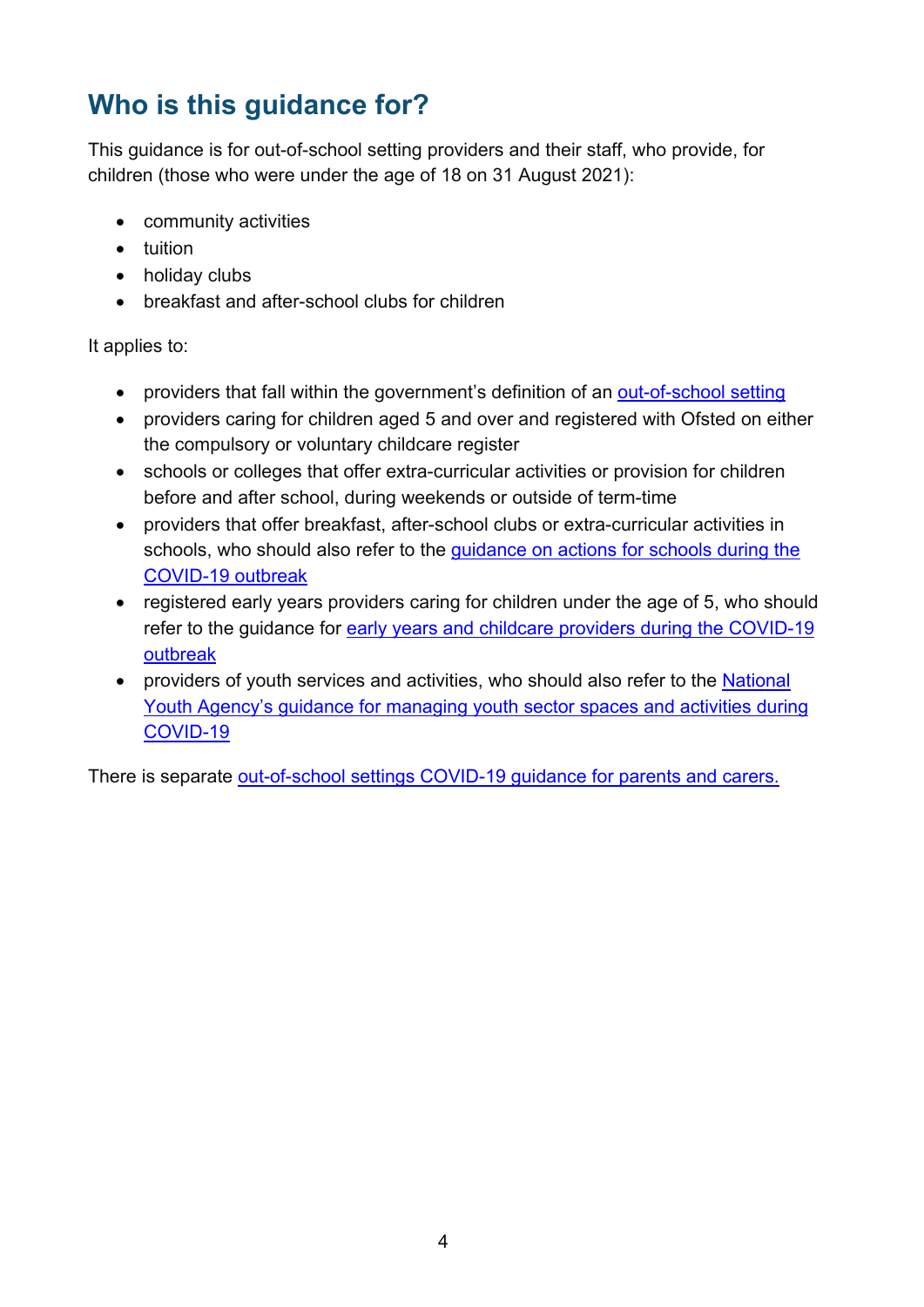# <span id="page-4-0"></span>**About this guidance**

This guidance explains the actions out-of-school settings should take to manage coronavirus (COVID-19) in their settings. This includes public health advice, endorsed by the United Kingdom Health Security Agency (UKHSA).

We use the terms 'must' and 'should' throughout the guidance. We use the term 'must' when the person in question is legally required to do something and 'should' when the advice set out should be followed unless there is good reason not to.

### <span id="page-4-1"></span>**Overview**

On 21 February the Prime Minister set out the next phase of the Government's COVID-19 response.

COVID-19 continues to be a virus that we learn to live with, and the imperative to reduce the disruption to children and young people's education remains.

Our priority is to support you to deliver face-to-face, high-quality provision to all children.

We have worked closely with the Department of Health and Social Care (DHSC) and the United Kingdom Health Security Agency (UKHSA) to revise this guidance.

## <span id="page-4-2"></span>**Staff and workforce**

Out-of-school setting leaders are best placed to determine the workforce required to meet the needs of the children who attend their settings.

Following expert clinical advice and the successful rollout of the COVID-19 vaccine programme, people previously considered to be particularly vulnerable, clinically extremely vulnerable (CEV) and high or higher-risk are not being advised to shield again. If staff were previously identified as being in one of these groups, they are advised to continue to follow the guidance contained in [Guidance for people previously considered](https://www.gov.uk/government/publications/guidance-on-shielding-and-protecting-extremely-vulnerable-persons-from-covid-19/guidance-on-shielding-and-protecting-extremely-vulnerable-persons-from-covid-19)  [clinically extremely vulnerable from COVID-19.](https://www.gov.uk/government/publications/guidance-on-shielding-and-protecting-extremely-vulnerable-persons-from-covid-19/guidance-on-shielding-and-protecting-extremely-vulnerable-persons-from-covid-19) Staff with a weakened immune system should follow [Guidance for people whose immune system means they are at higher risk](https://www.gov.uk/government/publications/covid-19-guidance-for-people-whose-immune-system-means-they-are-at-higher-risk/covid-19-guidance-for-people-whose-immune-system-means-they-are-at-higher-risk)  [from COVID-19.](https://www.gov.uk/government/publications/covid-19-guidance-for-people-whose-immune-system-means-they-are-at-higher-risk/covid-19-guidance-for-people-whose-immune-system-means-they-are-at-higher-risk)

In some circumstances, staff may have received personal advice from their specialist or clinician on additional precautions to take and they should continue to follow that advice. Whilst individual risk assessments are not required, employers are expected to discuss any concerns that people previously considered CEV may have.

Employers will need to follow this specific guidance for pregnant employees. [COVID-19](https://www.gov.uk/government/publications/covid-19-vaccination-women-of-childbearing-age-currently-pregnant-planning-a-pregnancy-or-breastfeeding/covid-19-vaccination-a-guide-for-women-of-childbearing-age-pregnant-planning-a-pregnancy-or-breastfeeding)  [vaccination: a guide for women of childbearing age, pregnant or breastfeeding](https://www.gov.uk/government/publications/covid-19-vaccination-women-of-childbearing-age-currently-pregnant-planning-a-pregnancy-or-breastfeeding/covid-19-vaccination-a-guide-for-women-of-childbearing-age-pregnant-planning-a-pregnancy-or-breastfeeding) contains further advice on vaccination. Your workplace risk assessment should consider any risks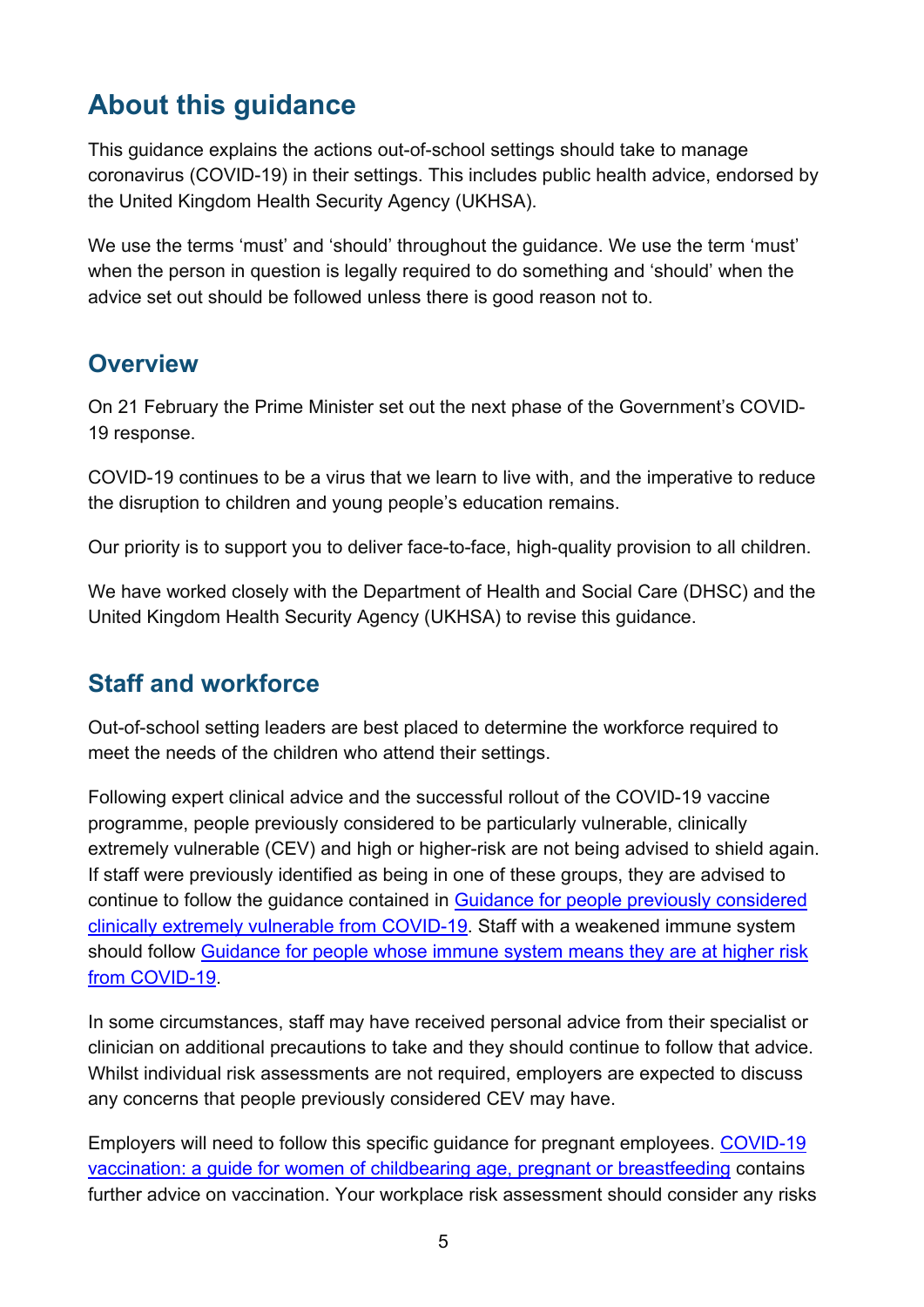to female employees of childbearing age and, in particular, risks to new and expectant mothers. You should also consider the needs of pregnant young people who attend your setting.

Employers should be able to explain the measures they have in place to keep staff safe at work. The Health and Safety Executive (HSE) has published guidance on [protecting](https://www.hse.gov.uk/coronavirus/working-safely/protect-people.htm)  [vulnerable workers,](https://www.hse.gov.uk/coronavirus/working-safely/protect-people.htm) including advice for employers and employees on [how to talk about](https://www.hse.gov.uk/coronavirus/working-safely/talking-to-your-workers/index.htm)  [reducing risks in the workplace.](https://www.hse.gov.uk/coronavirus/working-safely/talking-to-your-workers/index.htm)

# <span id="page-5-0"></span>**Those formerly considered to be clinically extremely vulnerable**

Following expert clinical advice and the successful rollout of the COVID-19 vaccine programme, people previously considered to be particularly vulnerable, clinically extremely vulnerable (CEV), and high or higher-risk are not being advised to shield again. Children and young people who were previously identified as being in one of these groups, are advised to continue to follow [Guidance for people previously considered](https://www.gov.uk/government/publications/guidance-on-shielding-and-protecting-extremely-vulnerable-persons-from-covid-19/guidance-on-shielding-and-protecting-extremely-vulnerable-persons-from-covid-19)  [clinically extremely vulnerable from COVID-19.](https://www.gov.uk/government/publications/guidance-on-shielding-and-protecting-extremely-vulnerable-persons-from-covid-19/guidance-on-shielding-and-protecting-extremely-vulnerable-persons-from-covid-19) Children and young people over the age of 12 with a weakened immune system should follow [Guidance for people whose](https://www.gov.uk/government/publications/covid-19-guidance-for-people-whose-immune-system-means-they-are-at-higher-risk/covid-19-guidance-for-people-whose-immune-system-means-they-are-at-higher-risk)  [immune system means they are at higher risk from COVID-19.](https://www.gov.uk/government/publications/covid-19-guidance-for-people-whose-immune-system-means-they-are-at-higher-risk/covid-19-guidance-for-people-whose-immune-system-means-they-are-at-higher-risk)

Children and young people previously considered CEV can continue to attend out-ofschool settings and wraparound childcare and should follow the same [COVID-19](https://www.gov.uk/coronavirus)  [guidance](https://www.gov.uk/coronavirus) as the rest of the population. In some circumstances, a child or young person may have received personal advice from their specialist or clinician on additional precautions to take and they should continue to follow that advice.

# <span id="page-5-1"></span>**Vaccination**

We recommend all staff and eligible children and young people take up the offer of a vaccine.

You can find out more about the in-school vaccination programme in [COVID-19](https://www.gov.uk/government/publications/covid-19-vaccination-resources-for-schools/covid-19-vaccination-programme-for-children-and-young-people-guidance-for-schools)  [vaccination programme for children and young people guidance for schools.](https://www.gov.uk/government/publications/covid-19-vaccination-resources-for-schools/covid-19-vaccination-programme-for-children-and-young-people-guidance-for-schools)

# <span id="page-5-2"></span>**Mandatory Certification**

Mandatory certification is no longer in place and so venues and events are not required by law to use the NHS COVID Pass as a condition of entry, but some may do so voluntarily. Further information on this is available in the guidance on using your NHS COVID Pass for travel abroad and at venues and settings in England - GOV.UK (www.gov.uk).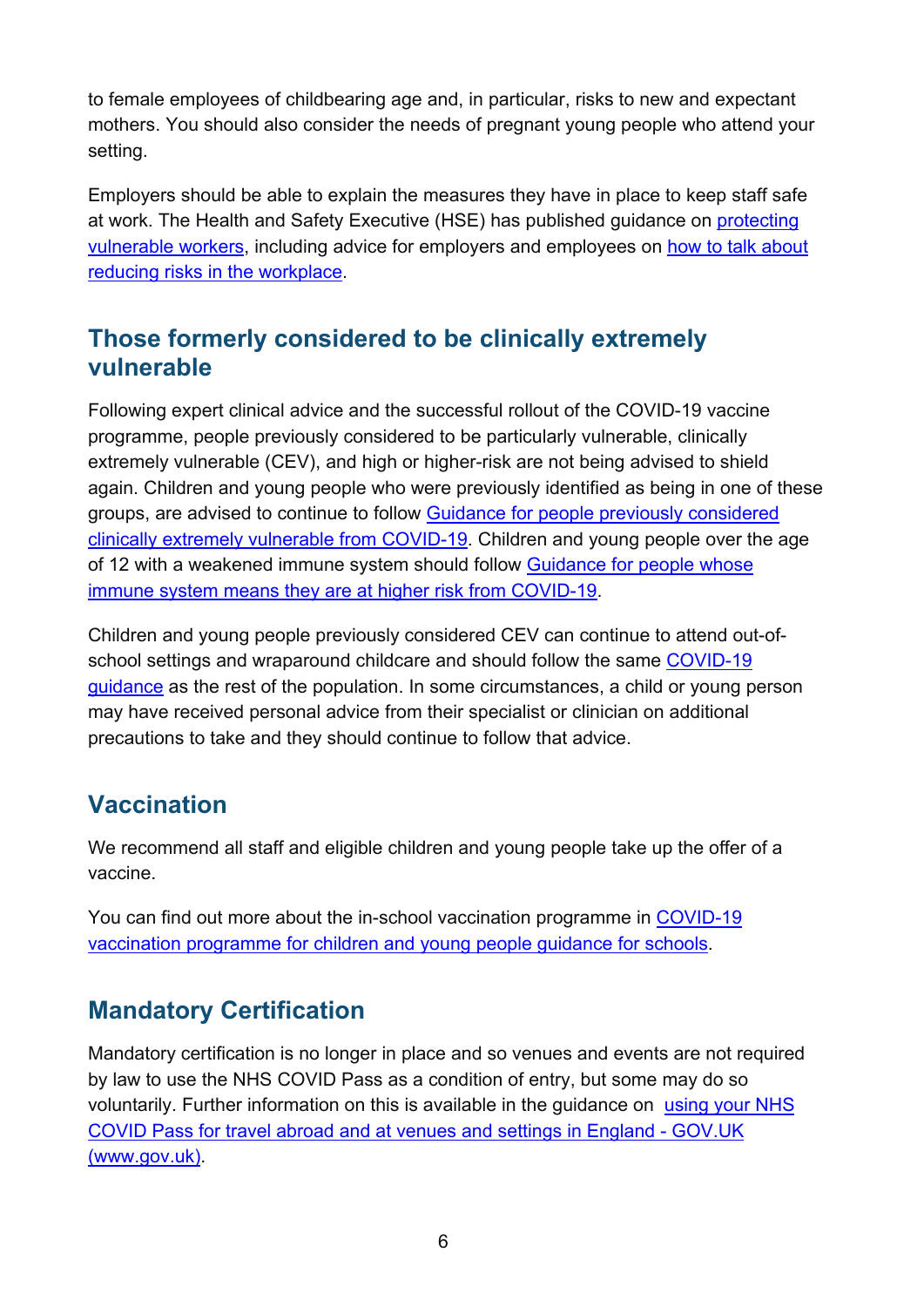You should not use the NHS COVID Pass as a condition of entry for education or related activities such as exams, teaching, or any other day-to-day activities that are part of education or training.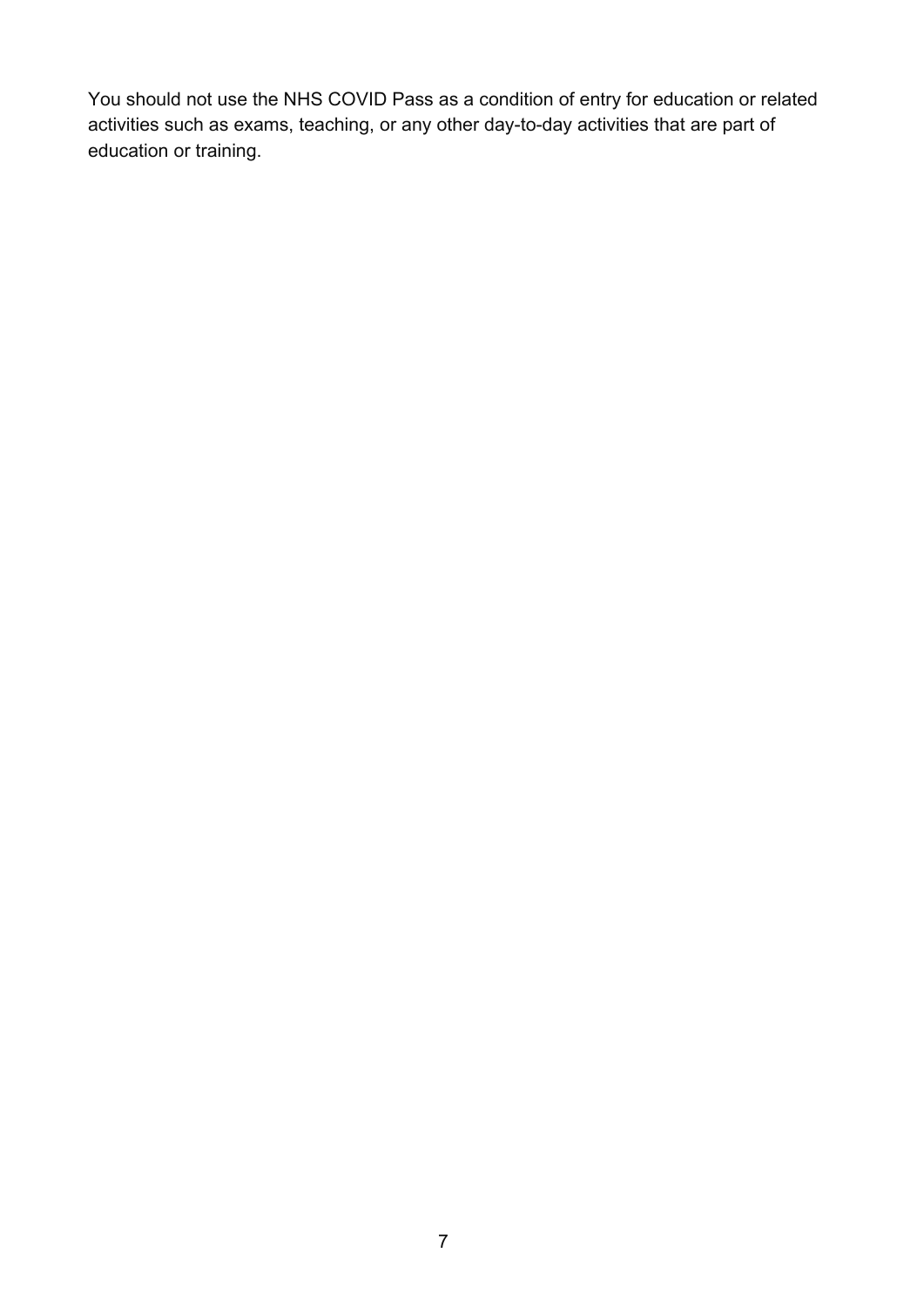# <span id="page-7-0"></span>**Risk assessment**

As a provider, you are likely to have a legal duty of care to try to ensure the environment is safe for people who visit or attend. This means you have a duty to take reasonable steps to ensure that people will be safe using the venue for the purposes for which they attend, including regularly reviewing and updating your risk assessments - treating them as 'living documents' - as the circumstances in your setting and the public health advice changes. This includes having active arrangements in place to monitor whether the controls are effective and working as planned.

For more information on what is required of out-of-school setting leaders in relation to health and safety risk assessments and managing risk see [Health and safety: advice for](https://www.gov.uk/government/publications/actions-for-schools-during-the-coronavirus-outbreak)  [schools](https://www.gov.uk/government/publications/actions-for-schools-during-the-coronavirus-outbreak) and [Keeping children safe during community activities, after-school clubs and](https://www.gov.uk/government/publications/keeping-children-safe-in-out-of-school-settings-code-of-practice?utm_source=OOSS&utm_medium=Lambeth&utm_campaign=CED)  [tuition.](https://www.gov.uk/government/publications/keeping-children-safe-in-out-of-school-settings-code-of-practice?utm_source=OOSS&utm_medium=Lambeth&utm_campaign=CED)

## <span id="page-7-1"></span>**Tracing close contacts and self-isolation**

Public health advice for [People with COVID-19 and their contacts](https://www.gov.uk/government/publications/covid-19-people-with-covid-19-and-their-contacts/covid-19-people-with-covid-19-and-their-contacts) changed from 24 February. Contacts are no longer required to self-isolate or advised to take daily tests, and contact tracing has ended.

## <span id="page-7-2"></span>**Face coverings**

Face coverings are no longer advised for children, staff and visitors in classrooms,during indoor activities, or in communal areas in out-of-school settings.

Staff and children should follow [wider advice](https://www.gov.uk/government/publications/face-coverings-when-to-wear-one-and-how-to-make-your-own/face-coverings-when-to-wear-one-and-how-to-make-your-own) on face coverings outside of their out-ofschool setting, including on transport to and from the setting.

#### <span id="page-7-3"></span>**In circumstances where face coverings are recommended**

A director of public health might advise you that face coverings should temporarily be worn in communal areas or classrooms or during indoor activities (by children, staff and visitors, unless exempt). You should make sure your contingency plans cover this possibility. (See the [stepping measures up and down section\)](#page-8-0).

In these circumstances, transparent face coverings, which may assist communication with someone who relies on lip reading, clear sound or facial expression to communicate, can also be worn. Transparent face coverings may be effective in reducing the spread of COVID-19. However, the evidence to support this is currently very limited. Face coverings (whether transparent or cloth) should fit securely around the face to cover the nose and mouth and be made with a breathable material capable of filtering airborne particles.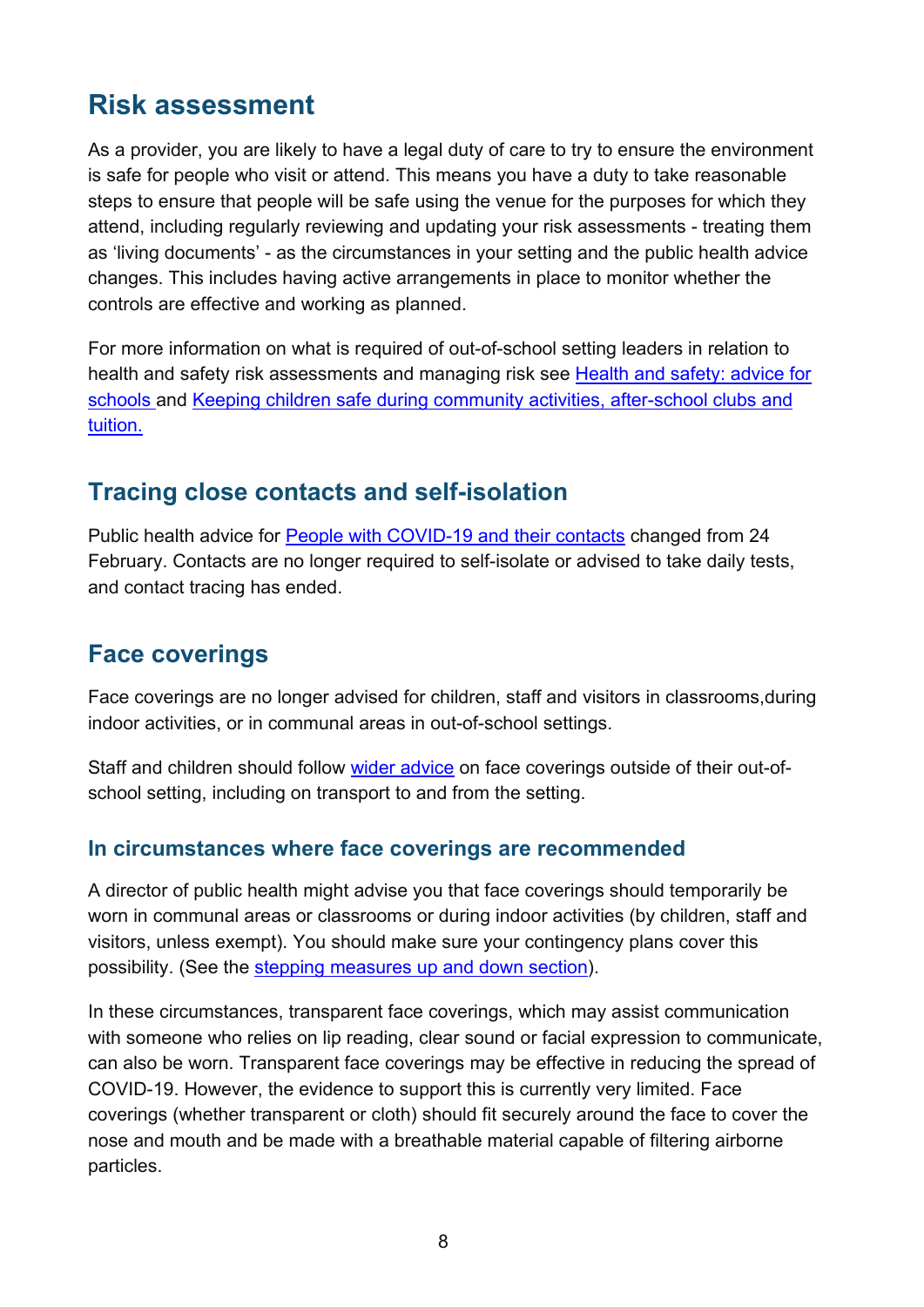The main benefit from a transparent face covering is that they can aid communication, for example enabling lip-reading or allowing for the full visibility of facial expressions, but this should be considered alongside the comfort and breathability of a face covering that contains plastic, which may mean that the face covering is less breathable than layers of cloth.

Face visors or shields can be worn by those exempt from wearing a face covering but they are not an equivalent alternative in terms of source control of virus transmission. They may protect the wearer against droplet spread in specific circumstances but are unlikely to be effective in preventing the escape of smaller respiratory particles when used without an additional face covering. They should only be used after carrying out a risk assessment for the specific situation and should always be cleaned appropriately.

The use of face coverings may have a particular impact on those who rely on visual signals for communication. Those who communicate with or provide support to those who do, are exempt from any recommendation to wear face coverings in education and childcare settings.

# <span id="page-8-0"></span>**Stepping measures up and down**

You should have contingency plans outlining how you would operate if you need to take extra measures in exceptional circumstances. Given the detrimental impact that restrictions on education and childcare can have on children and young people, any measures in out-of-school settings should only ever be considered as a last resort, kept to the minimum number of settings or groups possible, and for the shortest amount of time possible.

Information on what circumstances might lead you to consider taking additional action, and the steps you should work through, can be found in the [contingency framework.](https://www.gov.uk/government/publications/coronavirus-covid-19-local-restrictions-in-education-and-childcare-settings/contingency-framework-education-and-childcare-settings)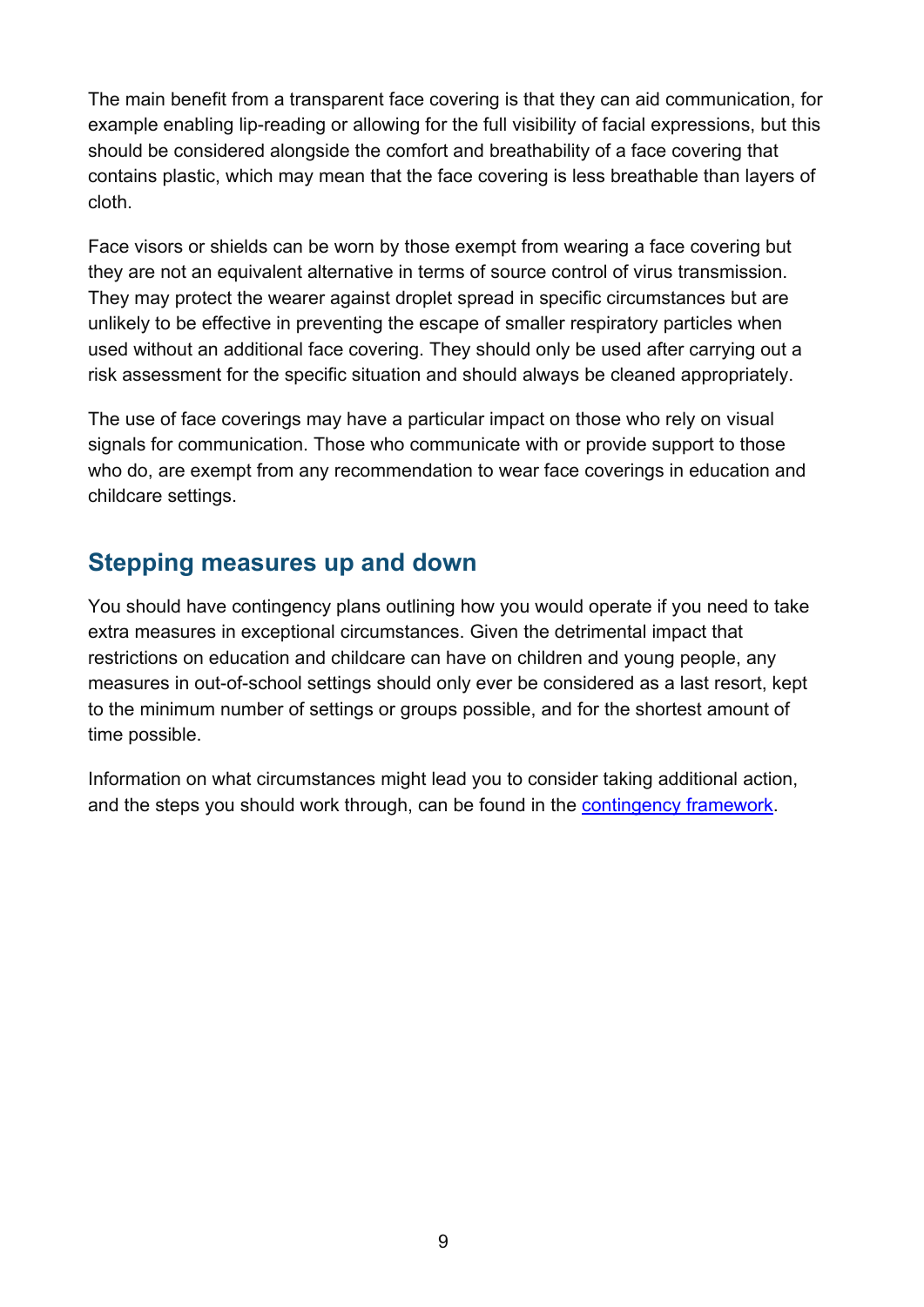# <span id="page-9-0"></span>**Control measures**

You should:

1. Ensure good hygiene for everyone

2. Maintain appropriate cleaning regimes, using standard products such as detergents

3. Keep occupied spaces well ventilated

4. Follow public health advice on testing, self-isolation and managing confirmed cases of COVID-19

# <span id="page-9-1"></span>**1. Ensure good hygiene for everyone**

#### <span id="page-9-2"></span>**Hand hygiene**

Frequent and thorough hand cleaning should now be regular practice. You should continue to ensure that children clean their hands regularly. This can be done with soap and water or hand sanitiser.

#### <span id="page-9-3"></span>**Respiratory hygiene**

The 'catch it, bin it, kill it' approach continues to be very important.

The e-Bug COVID-19 [website](https://e-bug.eu/eng_home.aspx?cc=eng&ss=1&t=Information%20about%20the%20Coronavirus) contains free resources, including materials to encourage good hand and respiratory hygiene.

#### <span id="page-9-4"></span>**Use of personal protective equipment (PPE)**

Most staff in out-of-school settings will not require PPE beyond what they would normally need for their work. The [guidance](https://www.gov.uk/government/publications/safe-working-in-education-childcare-and-childrens-social-care) on the use of PPE in education, childcare and children's social care settings provides more information on the use of PPE for COVID-19.

## <span id="page-9-5"></span>**2. Maintain appropriate cleaning regimes, using standard products, such as detergents**

You should put in place and maintain an appropriate cleaning schedule. This should include regular cleaning of areas and equipment (for example, twice per day), with a particular focus on frequently touched surfaces. UKHSA has published [guidance on the](https://www.gov.uk/government/publications/covid-19-decontamination-in-non-healthcare-settings)  [cleaning of non-healthcare settings.](https://www.gov.uk/government/publications/covid-19-decontamination-in-non-healthcare-settings)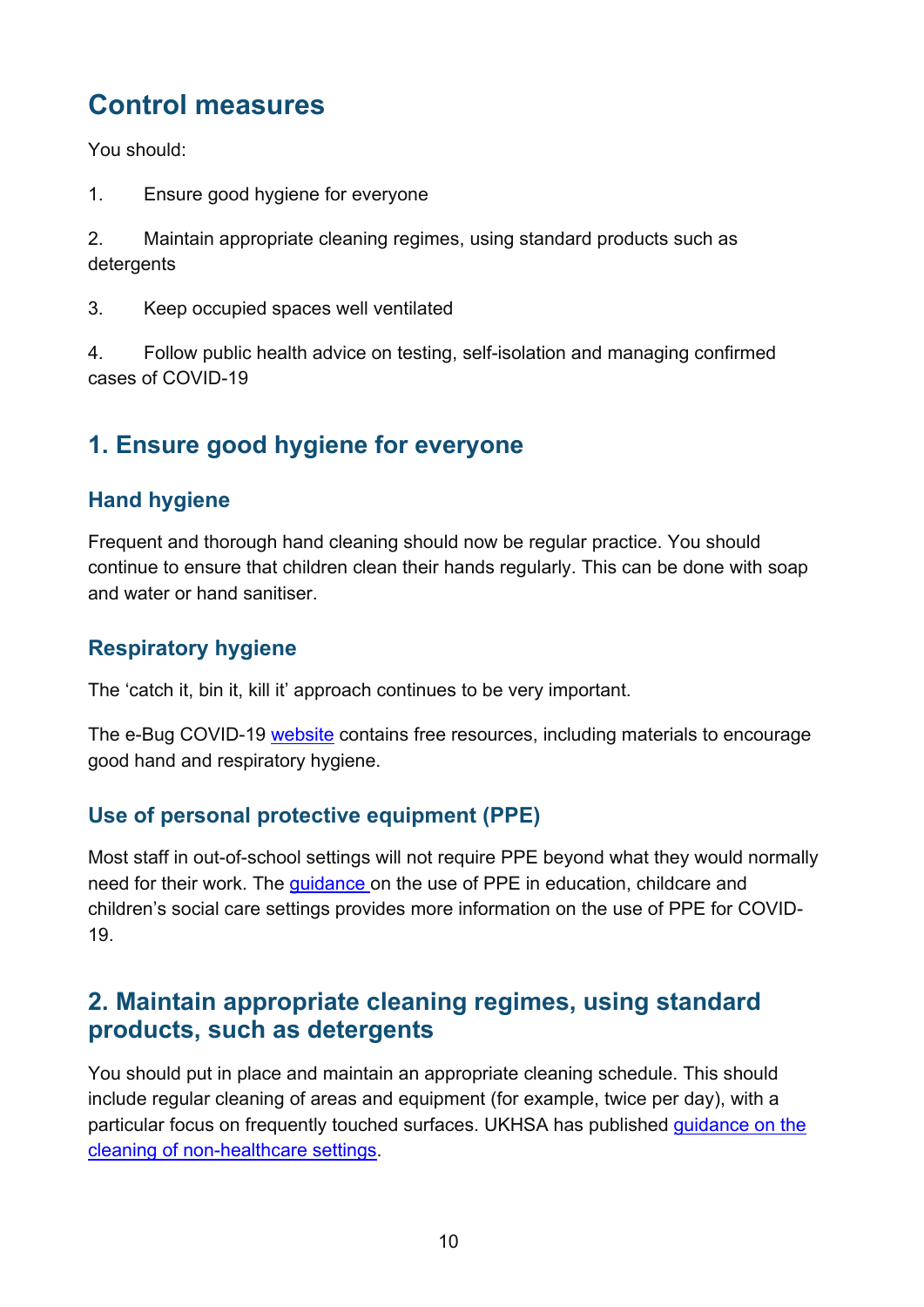# <span id="page-10-0"></span>**3. Keep occupied spaces well ventilated**

When your setting is in operation, it is important to ensure it is well ventilated and that a comfortable childcare or learning environment is maintained.

You should identify any poorly ventilated spaces as part of your risk assessment and take steps to improve fresh air flow in these areas.

Mechanical ventilation is a system that uses a fan to draw fresh air, or extract air from a room. These should be adjusted to increase the ventilation rate wherever possible and checked to confirm that normal operation meets current guidance and that only fresh outside air is circulated.

If possible, systems should be adjusted to full fresh air or, if this is not possible, then systems should be operated as normal as long as they are within a single room and supplemented by an outdoor air supply.

Where mechanical ventilation systems exist, you should ensure that they are maintained in accordance with the manufacturers' recommendations.

Opening external windows can improve natural ventilation, and in addition, opening internal doors can also assist with creating a throughput of air. If necessary, external opening doors may also be used (if they are not fire doors and where safe to do so).

You should balance the need for increased ventilation while maintaining a comfortable temperature.

The Health and Safety Executive quidance on air conditioning and ventilation during the coronavirus outbreak and [CIBSE COVID-19 advice](https://www.cibse.org/coronavirus-covid-19) provides more information.

CO2 monitors have been provided to state-funded education settings, so staff can quickly identify where ventilation needs to be improved.

## <span id="page-10-1"></span>**4. Follow public health advice on testing, self-isolation and managing confirmed cases of COVID-19**

#### <span id="page-10-2"></span>**When an individual develops COVID-19 symptoms or has a positive test**

Children, staff and other adults should follow guidance on People with [COVID-19 and](https://www.gov.uk/government/publications/covid-19-people-with-covid-19-and-their-contacts/covid-19-people-with-covid-19-and-their-contacts)  [their contacts](https://www.gov.uk/government/publications/covid-19-people-with-covid-19-and-their-contacts/covid-19-people-with-covid-19-and-their-contacts) if they have COVID-19 symptoms.

Children and staff can return to your setting as soon as they can, in line with guidance for [People with COVID-19 and their contacts.](https://www.gov.uk/government/publications/covid-19-people-with-covid-19-and-their-contacts/covid-19-people-with-covid-19-and-their-contacts)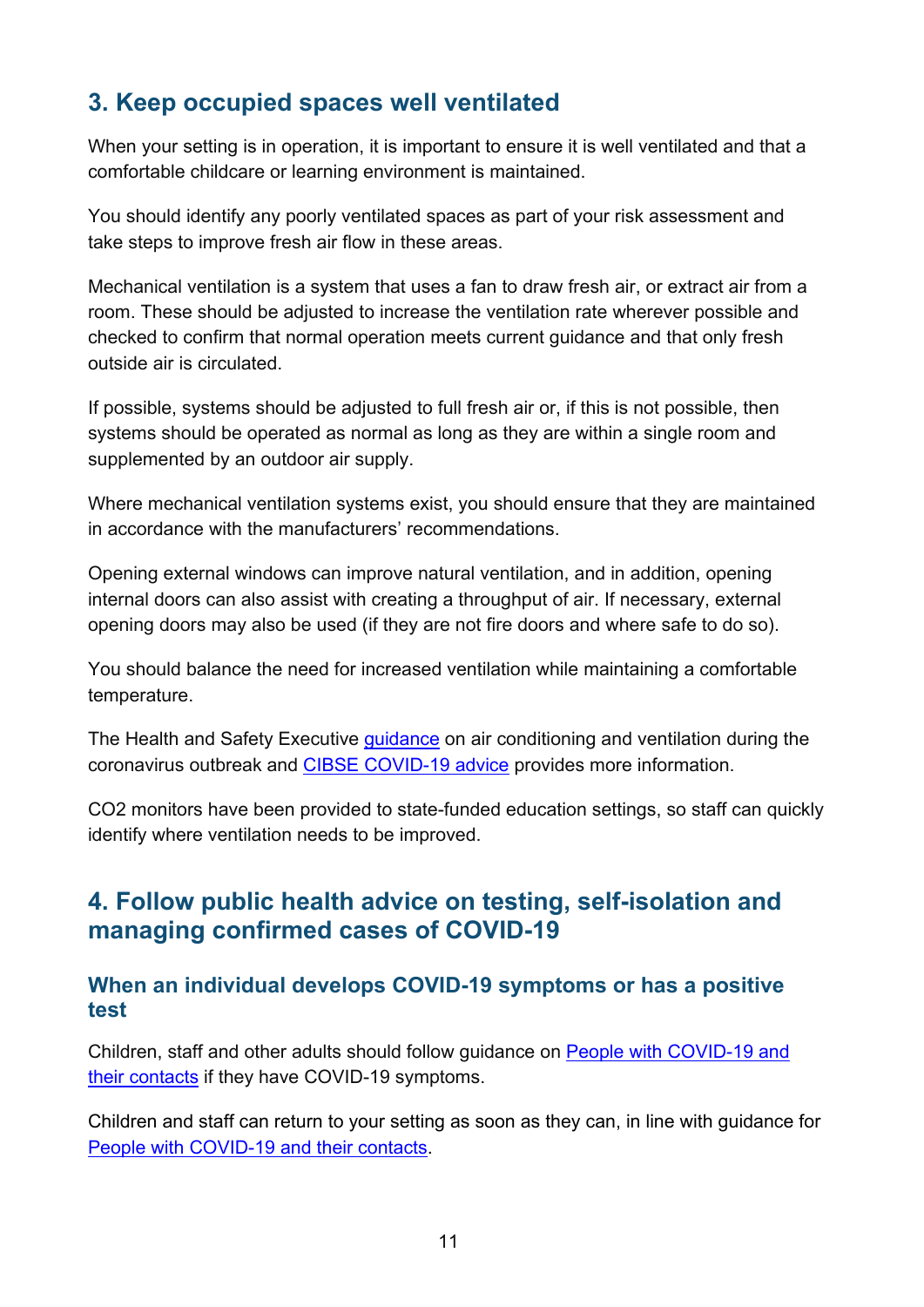#### <span id="page-11-0"></span>**Asymptomatic testing**

From 21 February, staff and secondary aged children will not be expected to continue taking part in regular asymptomatic testing and should follow asymptomatic testing advice for the general population. Further information is available in the [NHS get tested](https://www.nhs.uk/conditions/coronavirus-covid-19/testing/get-tested-for-coronavirus/)  [for COVID-19 guidance.](https://www.nhs.uk/conditions/coronavirus-covid-19/testing/get-tested-for-coronavirus/)

In the event of an outbreak, an out-of-school setting may also be advised by their local health team or director of public health to undertake testing for staff and to encourage children of secondary age and above attending their settings to test for a period of time.

#### <span id="page-11-1"></span>**Welcoming children back to your setting**

In most cases, parents and carers will agree that a child with the key symptoms of COVID-19 should not attend your setting, given the potential risk to others.

If a parent or carer insists on a child with symptoms attending your setting, where they have a confirmed or suspected case of COVID-19, you can take the decision to refuse the child if, in your reasonable judgement, it is necessary to protect other children and staff from possible infection with COVID-19..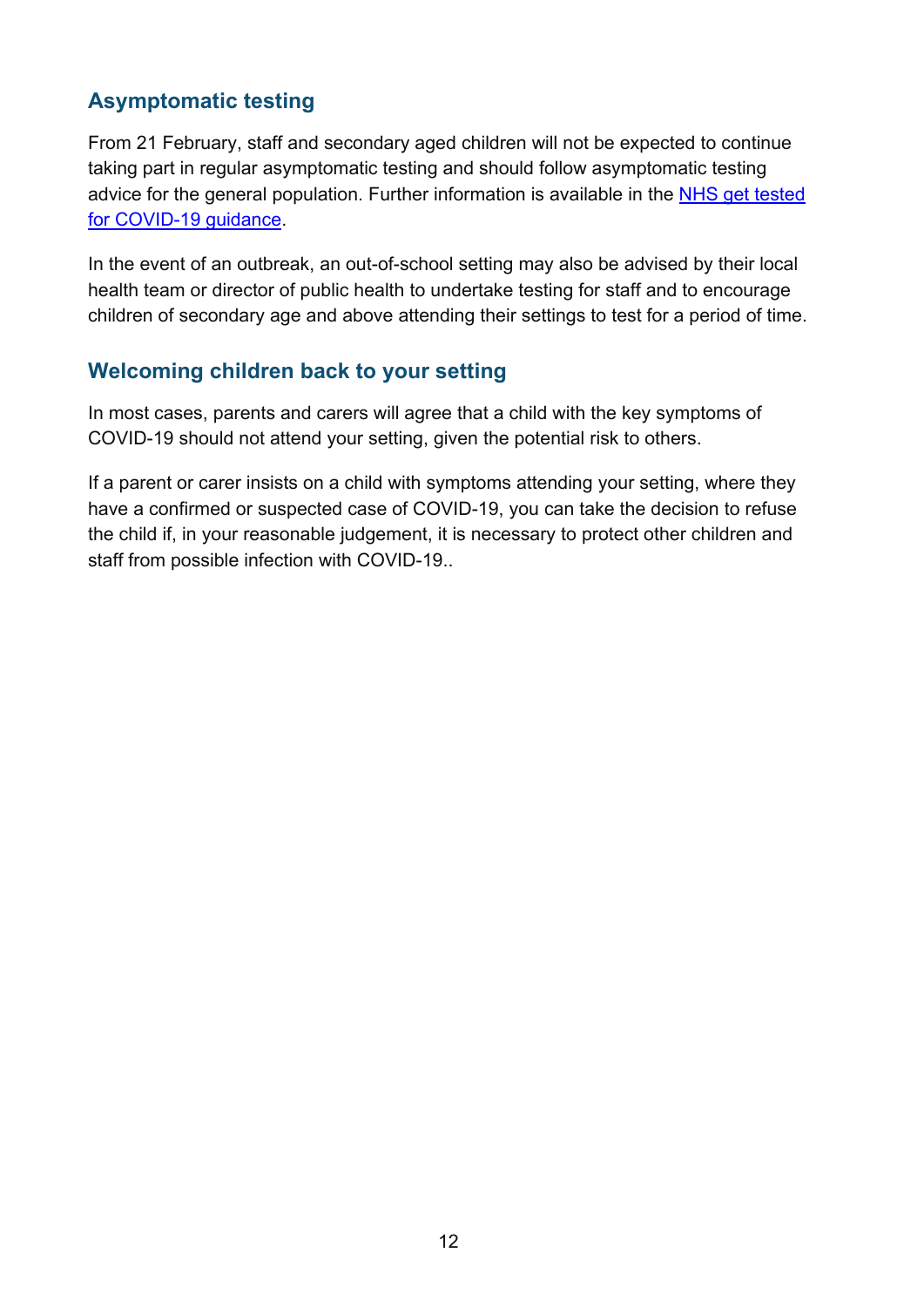# <span id="page-12-0"></span>**Activities in out-of-school settings**

# <span id="page-12-1"></span>**Educational visits and trips**

Educational visits should be subject to risk assessments as normal and reflect any public health advice or in-country advice of the international destination,. [General guidance](https://www.gov.uk/government/publications/health-and-safety-on-educational-visits) on educational visits is available and is supported by [specialist advice from the Outdoor](https://oeapng.info/)  [Education Advisory Panel \(OEAP\).](https://oeapng.info/)

For international educational visits, you should refer to the [Foreign, Commonwealth and](https://www.gov.uk/foreign-travel-advice)  [Development Office travel advice](https://www.gov.uk/foreign-travel-advice) and the [guidance on international travel](https://www.gov.uk/guidance/travel-to-england-from-another-country-during-coronavirus-covid-19) before booking and travelling to make sure that the out-of-school setting group meets any entry and in country requirements, especially in relation to vaccinations.

You should speak to either your visit provider, commercial insurance company, or the Risk Protection Arrangement (RPA) to assess the protection available. Independent advice on insurance cover and options can be sought from the British Insurance Brokers' Association (BIBA) or Association of British Insurers (ABI).

# <span id="page-12-2"></span>**Other activities and safeguarding**

Further information on the measures providers should have in place to operate a safe setting, such as health and safety and child protection arrangements, is available in the [guidance for keeping children safe during community activities, after-school clubs and](https://www.gov.uk/government/publications/keeping-children-safe-in-out-of-school-settings-code-of-practice)  [tuition.](https://www.gov.uk/government/publications/keeping-children-safe-in-out-of-school-settings-code-of-practice)